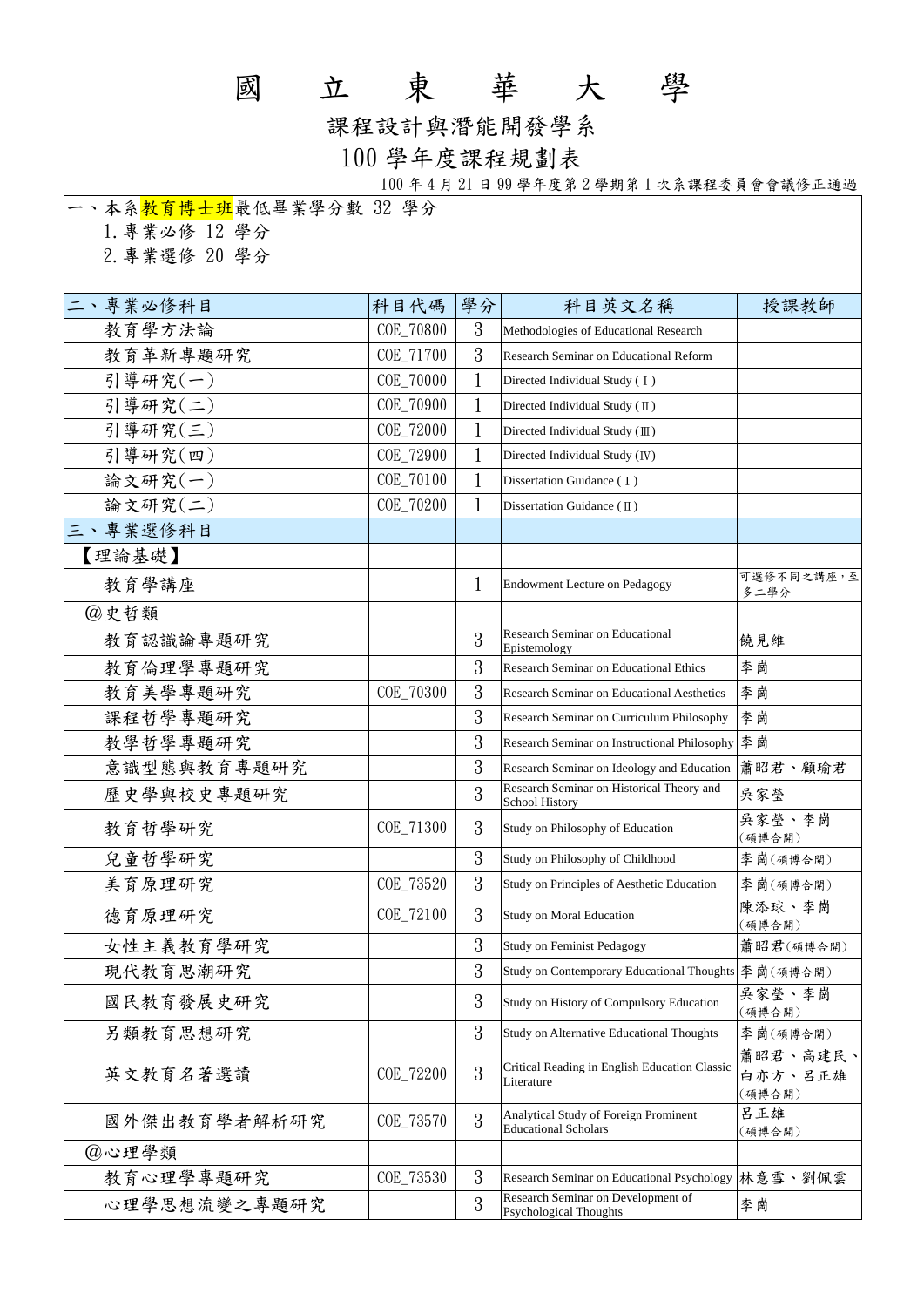| 現象學心理學專題研究    |           | 3 | Research Seminar on Phenomenological<br>Psychology                       | 李崗                     |
|---------------|-----------|---|--------------------------------------------------------------------------|------------------------|
| 存在心理學專題研究     |           | 3 | Research Seminar on Existential Psychology                               | 李崗                     |
| 教學心理學專題研究     |           | 3 | <b>Research Seminar on Instructional</b><br>Psychology                   | 劉佩雲                    |
| 學習心理學專題研究     |           | 3 | Research Seminar on Learning Psychology                                  | 高金成                    |
| 超個人心理學研究      |           | 3 | Study on Transpersonal Psychology                                        | 李崗(碩博合開)               |
| 現代心理學學說與教育    |           | 3 | Current Theories of Psychology and<br>Education                          | (碩博合開)                 |
| 文化心理學研究       |           | 3 | Study on Cultural Psychology                                             | 李崗(碩博合開)               |
| 神經語言學與學習理論    |           | 3 | Neuro-linguistic Programming and Learning<br>Theories                    | 李明憲                    |
| @社會學與人類學類     |           | 3 |                                                                          |                        |
| 教育社會學專題研究     |           | 3 | Research Seminar on Sociology of Education                               | 陳添球、高建民                |
| 教育人類學專題研究     |           | 3 | <b>Research Seminar on Educational</b><br>Anthropology                   | 顧瑜君                    |
| 多元文化教育專題研究    |           | 3 | Research Seminar on Multicultural Education   蕭昭君、簡梅瑩                    |                        |
| 教育社會學研究       |           | 3 | Study on Sociology of Education                                          | 陳添球、周水珍、               |
| 教育人類學研究       |           | 3 | <b>Study on Educational Anthropology</b>                                 | 高建民(碩博合開)<br>林意雪(碩博合開) |
| 原住民族教育研究      |           | 3 | Study on Aboriginal Education                                            | 周水珍(碩博合開)              |
| @研究法與研究工具類    |           |   |                                                                          |                        |
| 高等教育統計        |           | 3 | <b>Advanced Educational Statistics</b>                                   | 張德勝(碩博合開)              |
| 教育測驗編製        |           | 3 | Questionnaire Design                                                     | 張德勝(碩博合開)              |
| 多變量統計分析       |           | 3 | <b>Research Seminar on Multivariate Statistics</b>                       | 李明憲、張德勝                |
| 質性研究方法論       |           | 3 | Methodology of Qualitative Research                                      | 李崗                     |
| 比較教育方法論       |           | 3 | Methodology of Comparative Education                                     | 高建民                    |
| 質性分析與寫作       | COE_73540 | 3 | Qualitative Analysis and Writing                                         | 李崗(碩博合開)               |
| 敘說與生命史研究      | COE_71800 | 3 | Narrative and Life History Research                                      | 李崗(碩博合開)               |
| 詮釋學與教育研究方法    |           | 3 | Hermeneutics and Educational Research<br>Methods                         | 李崗                     |
| 現象學與教育研究方法    |           | 3 | Phenomenology and Educational Research<br>Methods                        | 李崗                     |
| 量化與質化研究軟體應用   |           | 3 | Application of Qualitative and Quantitative<br><b>Research Softwares</b> | 李明憲(碩博合開)              |
| 【課程與教學】       |           |   |                                                                          |                        |
| @課程類          |           |   |                                                                          |                        |
| 課程理論專題研究      | COE_72400 | 3 | Research Seminar on Curriculum Theories                                  | 白亦方                    |
| 行動研究與課程發展     |           | 3 | Action Research and Curricular Development   顧瑜君                         |                        |
| 課程改革專題研究      |           | 3 | Research Seminar on Curriculum Reform                                    | 白亦方、顧瑜君                |
| 課程史專題研究       |           | 3 | Research Seminar on Curriculum History                                   | 白亦方                    |
| 課程名著專題研究      |           | 3 | Research Seminar on Curriculum Digest                                    | 白亦方                    |
| @教學類          |           |   |                                                                          |                        |
| 教學理論專題研究      |           | 3 | Research Seminar on Instructional Theories                               | 陳添球、顧瑜君                |
| 教學設計專題研究      |           | 3 | Research Seminar on Instructional Design                                 | 陳添球、劉唯玉、<br>顧瑜君        |
| 教學評鑑專題研究      |           | 3 | Research Seminar on Instructional Evaluation   張德勝                       |                        |
| 教師與班級教學處境專題研究 |           | 3 | Research Seminar on Teacher and Classroom<br><b>Teaching Situation</b>   | 劉唯玉、顧瑜君                |
| 文化回應教學        | COE_70400 | 3 | <b>Culturally Responsive Teaching</b>                                    | 林意雪                    |
| 教育測驗與評量專題研究   |           | 3 | Research Seminar on Educational Testing and<br>Evaluation                | 張德勝                    |
| 教學理論與教學設計研究   | COE_73550 | 3 | Study on Instructional Theories and<br><b>Instructional Design</b>       | 劉唯玉、陳添球<br>(碩博合開)      |
| 教學文化研究        |           | 3 | Study on Instructional Culture                                           | 李崗(碩博合開)               |
| @教學科技類        |           |   |                                                                          |                        |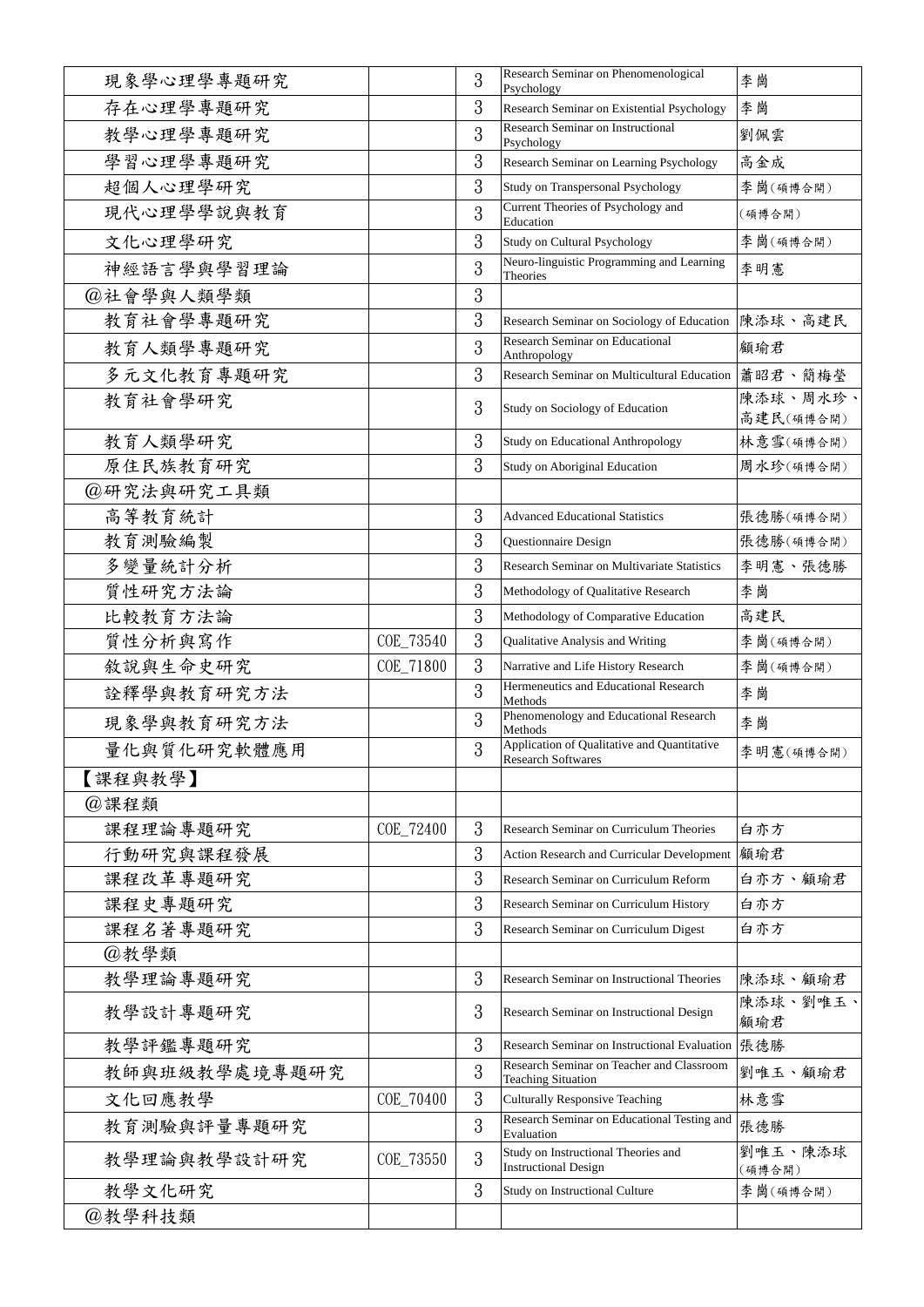| 課程設計與網際網路專題研究    |           | 3             | Research Seminar on Curriculum Design and<br>Internet                                  | 白亦方       |
|------------------|-----------|---------------|----------------------------------------------------------------------------------------|-----------|
| 資訊教育專題研究         |           | 3             | Research Seminar on Information Education                                              | 高台茜、劉明洲   |
| 數位學習專題研究         | COE_73100 | 3             | Research Seminar on e-Learning                                                         | 劉明洲、高台茜   |
| 系統化教學設計          | COE_73500 | 3             | <b>Instructional System Design</b>                                                     | 呂正雄(碩博合開) |
| @學習領域類           |           |               |                                                                                        |           |
| 多元智慧課程與教學專題研究    | COE_71000 | 3             | Research Seminar on Multiple Intelligences<br>Curricula and Instructions               | 劉唯玉       |
| 語文領域課程與教學專題研究    | COE_73560 | 3             | Research Seminar on the Curricula and<br><b>Instructions of Chinese Language</b>       | 陳添球       |
| 自然領域課程與教學專題研究    |           | 3             | Research Seminar on the Curricula and<br><b>Instructions in Natural Science</b>        | 科教所支援     |
| 數學領域課程與教學專題研究    |           | 3             | Research Seminar on the Curricula and<br><b>Instructions in Mathematics</b>            | 林素微       |
| 社會領域課程與教學專題研究    |           | 3             | Research Seminar on the Curricula and<br><b>Instructions in Social Studies</b>         | 陳添球、顧瑜君   |
| 健康與體育領域課程與教學專題研究 |           | 3             | Research Seminar on the Curricula and<br>Instructions in Health and Physical Education | 李明憲       |
| 藝術與人文領域課程與教學專題研究 |           | 3             | Research Seminar on the Curricula and<br>Instructions in Arts and Humanities           | 外聘        |
| 綜合活動領域課程與教學專題研究  |           | 3             | Research Seminar on the Curricula and<br><b>Instructions in Integrated Activities</b>  | 李崗        |
| 英語文課程與教學專題研究     |           | 3             | Research Seminar on the Curricula and<br>Instructions in English Education             | 高建民       |
| 英語文課程與教學研究       |           | 3             | Study on English Education Curricula and<br>Instructions                               | 高建民(碩博合開) |
| 多元智慧課程與教學研究      |           | 3             | Study on Multiple Intelligences Curricula and<br>Instructions                          | 劉唯玉(碩博合開) |
| 閱讀教學研究           | COE_72800 | 3             | Study on Reading Instruction                                                           | 林意雪(碩博合開) |
| @新興教育議題類         |           |               |                                                                                        |           |
| 情緒教育專題研究         |           | 3             | <b>Research Seminar on Emotional Education</b>                                         | 饒見維       |
| 美感教育專題研究         |           | 3             | Research Seminar on Aesthetic Education                                                | 李崗        |
| 生命教育專題研究         | COE_73200 | 3             | Research Seminar on Life Education                                                     | 饒見維       |
| 品德教育專題研究         |           | 3             | Research Seminar on Character and Moral<br>Education                                   | 饒見維       |
| 情意教育專題研究         |           | 3             | Research Seminar on Affective Education                                                | 李崗        |
| 反霸凌專題研究          |           | 3             | Research Seminar on Anti-bullying Education 李明憲                                        |           |
| 心智效能訓練專題研究       |           | 3             | Research Seminar on Training Intellectual<br>Effectiveness                             | 劉佩雲、饒見維   |
| 創造力教育專題研究        | COE_72500 | $\Omega$<br>3 | Research Seminar on Creativity Education                                               | 劉佩雲、饒見維   |
| 復原力教育專題研究        |           | 3             | Research Seminar on Resilience Education                                               | 李崗        |
| 身心保健課程專題研究       |           | 3             | Research Seminar on Psychosomatic Health<br>Curricula                                  | 李明憲       |
| 身心潛能開發實務研究       |           | 3             | Study and Practice of Psychosomatic<br><b>Potentials Development</b>                   | 饒見維(碩博合開) |
| 情意教育研究           | COE_72600 | 3             | Study on Affective Education                                                           | 李崗(碩博合開)  |
| 情意教育的實施策略與方法     | COE_73300 | 3             | Strategies and Methods for Implementing<br><b>Affective Education</b>                  | 李崗(碩博合開)  |
| 文學與情意教育研究        | COE_71900 | 3             | Study on Literature and Affective Education                                            | 李崗(碩博合開)  |
| 學習輔導研究           |           | 3             | Study on Learning Guidance                                                             | 李崗(碩博合開)  |
| 教育論文引用與主題報告      |           | 3             | <b>Educational Literature Review and Thematic</b><br>Report                            | 呂正雄(碩博合開) |
| 【教育政策與行政】        |           |               |                                                                                        |           |
| @教育政策與制度類        |           |               |                                                                                        |           |
| 台灣近代教育政策專題研究     |           | 3             | Research Seminar on Modern Educational<br>Policies in Taiwan                           | 吳家瑩、張志明   |
| 教育政策之倫理學專題研究     | COE_73400 | 3             | Research Seminar on Ethics of Educational<br>Policies                                  | 張志明       |
| 比較教育行政專題研究       |           | 3             | Research Seminar on Comparative<br><b>Educational Administration</b>                   | 高建民       |
| 比較與國際教育專題研究      |           | 3             | Research Seminar on Comparative and<br><b>International Education</b>                  | 簡梅瑩、高建民   |
| 教育行政領導與決策專題研究    |           | 3             | Research Seminar on Educational Leadership<br>and Decision-making                      | 林清達       |
| 教育行政組織與溝通專題研究    | COE_70600 | 3             | <b>Research Seminar on Educational</b><br>Organization and Communication               | 張志明       |